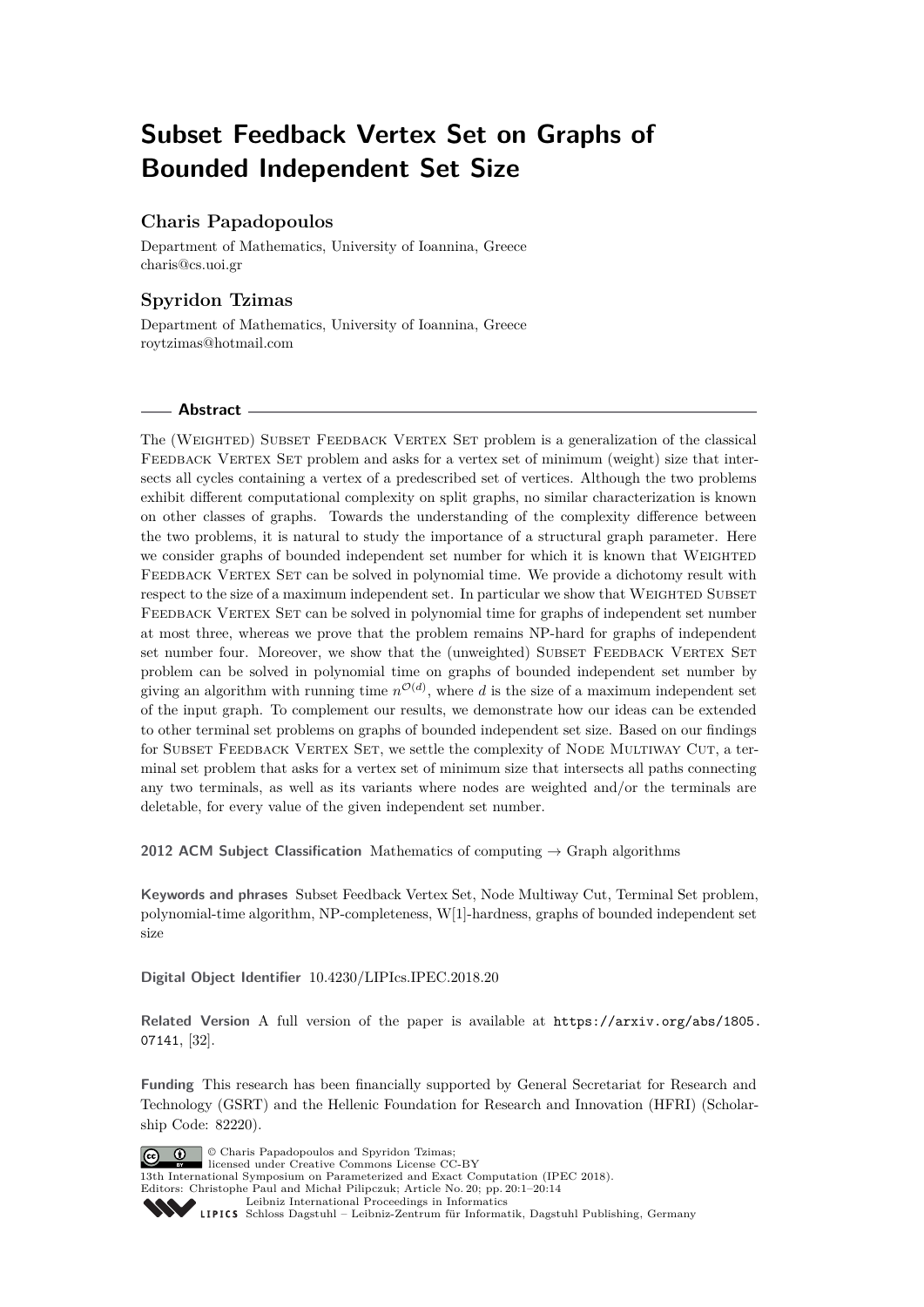## **20:2 SFVS on Graphs of Bounded Independent Set Size**

## **1 Introduction**

Given a (vertex-weighted) graph  $G = (V, E)$  and a set  $S \subseteq V$ , the (WEIGHTED) SUBSET FEEDBACK VERTEX SET problem, introduced by Even et al. [\[13\]](#page-12-0), asks for a vertex set of minimum (weight) size that intersects all cycles containing a vertex of *S*. Cygan et al. [\[10\]](#page-12-1) and Kawarabayashi and Kobayashi [\[25\]](#page-13-2) independently showed that SUBSET FEEDBACK VERTEX SET is fixed-parameter tractable (FPT) parameterized by the solution size, while Hols and Kratsch provided a randomized polynomial kernel for the problem [\[21\]](#page-13-3). There has been a considerable amount of work to obtain faster, still exponential-time, algorithms even when restricted to particular graph classes [\[5,](#page-12-2) [16,](#page-12-3) [15,](#page-12-4) [19\]](#page-12-5). As a generalization of the classical FEEDBACK VERTEX SET for which  $S = V$ , the problem remains NP-hard on bipartite graphs  $[36]$  and planar graphs  $[17]$ . On the positive side, WEIGHTED SUBSET FEEDBACK VERTEX SET can be solved in polynomial time on interval graphs, permutation graphs, and cobipartite graphs [\[31\]](#page-13-5), the latter being a subclass of graphs of independent set size at most two. However a notable difference between the two problems regarding their complexity status is the class of split graphs: FEEDBACK VERTEX SET is known to be polynomial-time solvable on split graphs [\[7,](#page-12-7) [34\]](#page-13-6), whereas SUBSET FEEDBACK VERTEX SET remains NP-hard on split graphs [\[16\]](#page-12-3).

In order to obtain further (in)tractability results for SUBSET FEEDBACK VERTEX SET, it is reasonable to consider structural parameters of graphs that may lend themselves to provide a unified approach. In terms of parameterized complexity FEEDBACK VERTEX SET is known to be FPT, when parameterized by tree-width [\[8\]](#page-12-8) and clique-width [\[2\]](#page-12-9) which implies that FEEDBACK VERTEX SET can be solved in polynomial time on graphs of bounded such parameters. Although FEEDBACK VERTEX SET is W[1]-hard parameterized by the size of the independent set, it can be solved in polynomial time on graphs of bounded maximum induced matching (i.e., FEEDBACK VERTEX SET belongs in XP parameterized by the size of a maximum induced matching) [\[24\]](#page-13-7). Only very recently, Jaffke et al. proposed an algorithm that solves WEIGHTED FEEDBACK VERTEX SET in time  $n^{\mathcal{O}(w)}$  where *w* is the *maximum induced matching width* of the given graph [\[23\]](#page-13-8). Despite their relevant name, graphs of bounded maximum induced matching (or graphs of bounded independent set number) are not related to graphs of bounded maximum induced matching width as indicated in [\[35\]](#page-13-9).

The approach of [\[23\]](#page-13-8) provides a powerful mechanism, as it unifies polynomial-time algorithms for WEIGHTED FEEDBACK VERTEX SET on several graph classes such as interval graphs, permutation graphs, circular-arc graphs, and Dilworth-*k* graphs for fixed *k*, among others. Such a mechanism raises the question of whether the algorithm given in [\[23\]](#page-13-8) can be extended to the more general setting of WEIGHTED SUBSET FEEDBACK VERTEX SET. However the proposed algorithm is based on the crucial fact that the forest of a solution has bounded number of internal nodes which is not necessarily true for the *S*-forest of WEIGHTED SUBSET FEEDBACK VERTEX SET. Thus it seems difficult to control the size of the solution whenever  $S \subset V$ . As this observation does not rule out any positive answer, here we develop the first step towards such an approach by considering graphs of bounded independent set number which form candidate relevant graphs. Although WEIGHTED FEEDBACK VERTEX SET can be solved in time  $n^{\mathcal{O}(p)}$  on graphs of maximum induced matching at most  $p$  [\[24\]](#page-13-7), SUBSET FEEDBACK VERTEX SET is already NP-complete on graphs of maximum induced matching equal to one (i.e., split graphs) [\[16\]](#page-12-3).

In this work we show that the complexity behaviour of the weighted version of the problem is completely different from the behaviour of the unweighted variant on graphs with bounded  $\alpha(G)$ , where  $\alpha(G)$  is the size of a maximum independent set in a graph *G*.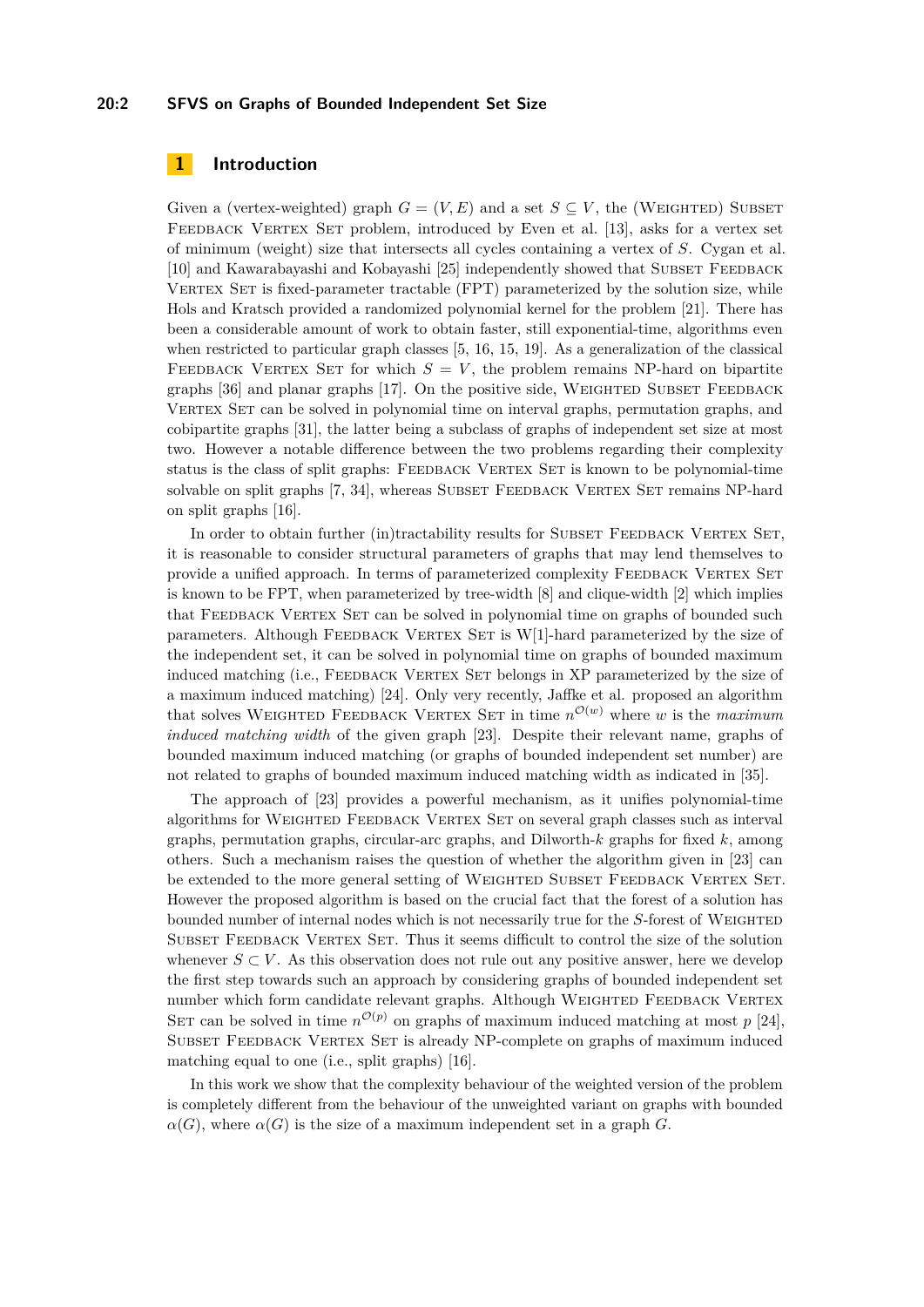$\blacksquare$  We show that WEIGHTED SUBSET FEEDBACK VERTEX SET can be solved in polynomial time on graphs with  $\alpha(G) \leq 3$ .

Such graphs consist of the complements of triangle-free graphs; recall that for triangle-free graphs FEEDBACK VERTEX SET remains NP-hard [\[36\]](#page-13-4). We solve WEIGHTED SUBSET FEEDBACK VERTEX SET on such graphs, by exploiting a structural characterization of the solution with respect to the vertices that are *close* to *S*.

 $\blacksquare$  We further provide a dichotomy result showing that WEIGHTED SUBSET FEEDBACK VERTEX SET remains NP-complete on graphs with  $\alpha(G) = 4$ .

Thus we enlarge our knowledge on the complexity difference of the two problems with respect to a structural graph parameter.

 $\blacksquare$  In order to complement our results we show that SUBSET FEEDBACK VERTEX SET can be solved in time  $n^{\mathcal{O}(d)}$ , where  $\alpha(G) \leq d$ .

Our findings concerning Subset Feedback Vertex Set are summarized in Table [1.](#page-3-0)

Moreover, we demonstrate how our ideas can be extended to other *terminal set* problems on graphs of bounded independent set size. In the (unweighted) NODE MULTIWAY CUT problem, we are given a graph  $G = (V, E)$ , a terminal set  $T \subseteq V$ , and a nonnegative integer *k* and the goal is to find a set  $X \subseteq V \setminus T$  of size at most *k* such that any path between two different terminals intersects  $X$ . Node Multiway Cut is known to be in FPT parameterized by the solution size [\[4,](#page-12-10) [29\]](#page-13-10) and even above guaranteed value [\[9\]](#page-12-11). For further results on variants of NODE MULTIWAY CUT we refer to  $[3, 18, 27]$  $[3, 18, 27]$  $[3, 18, 27]$  $[3, 18, 27]$  $[3, 18, 27]$ . We completely characterize the complexity of Node Multiway Cut with respect to the size of the maximum independent set.

In particular, we show that for  $\alpha(G) \leq 2$  Node Multiway Cut can be solved in polynomial time, whereas for  $\alpha(G) = 3$  it remains NP-complete by adopting the reduction for WEIGHTED SUBSET FEEDBACK VERTEX SET with  $\alpha(G) = 4$ .

We further consider a relaxed variation of NODE MULTIWAY CUT in which we are allowed to remove terminal vertices, called NODE MULTIWAY CUT WITH DELETABLE TERMINALS (also known as UNRESTRICTED NODE MULTIWAY CUT).

- $\blacksquare$  We show that the (unweighted) NODE MULTIWAY CUT WITH DELETABLE TERMINALS problem can be solved in polynomial time on graphs of bounded independent set number, using an idea similar to the polynomial-time algorithm for the SUBSET FEEDBACK VERTEX SET problem.
- Regarding its node-weighted variation, we provide a complexity dichotomy result showing that WEIGHTED NODE MULTIWAY CUT WITH DELETABLE TERMINALS can be solved in polynomial time on graphs with  $\alpha(G) \leq 2$ , whereas it becomes NP-complete on graphs with  $\alpha(G) = 3$ .

We note that the polynomial-time algorithm for the weighted variation is obtained by invoking our algorithm for WEIGHTED SUBSET FEEDBACK VERTEX SET on graphs with  $\alpha(G) \leq 3$ .

## **2 Preliminaries**

We refer to [\[1,](#page-12-14) [11,](#page-12-15) [20\]](#page-13-12) for our standard graph terminology. For  $X \subseteq V$ ,  $N_G(X) =$  $\bigcup_{v \in X} N_G(v) \setminus X$  and  $N_G[X] = N_G(X) \cup X$ . A *weighted graph*  $G = (V, E)$  is a graph, where each vertex  $v \in V$  is assigned a *weight* that is a positive integer number. We denote by  $w(v)$  the weight of each vertex  $v \in V$ . For a vertex set  $A \subset V$ , the weight of A, denoted by  $w(A)$ , is  $\sum_{v \in A} w(v)$ .

Given a graph *G*, the *independent set number*, denoted by  $\alpha(G)$ , is the size of the maximum independent set in *G*. In terms of forbidden subgraph characterization, note that  $\alpha(G) \leq d$  if and only if *G* does not contain  $(d+1)K_1$  as an induced subgraph. We say that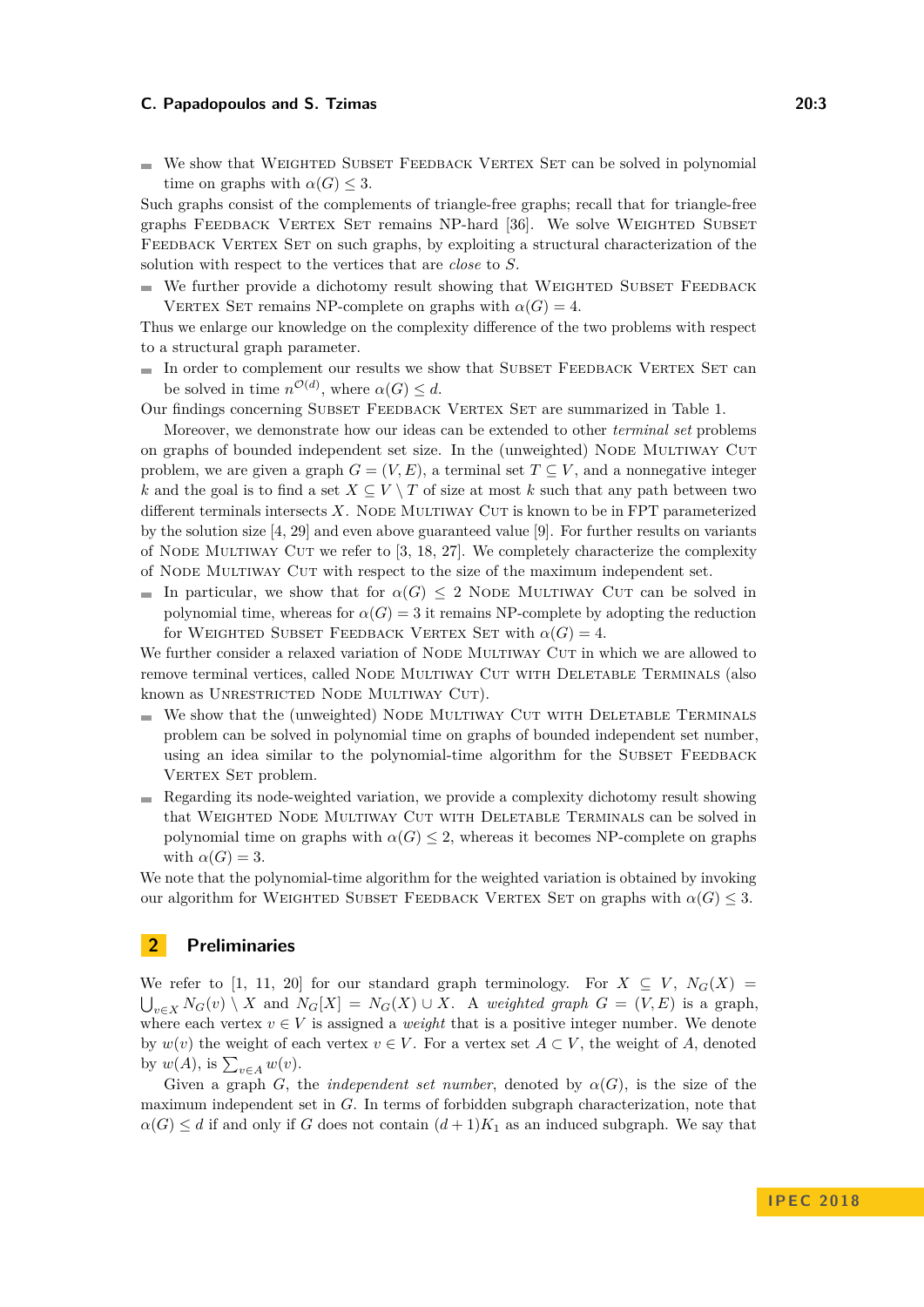### **20:4 SFVS on Graphs of Bounded Independent Set Size**

<span id="page-3-0"></span>**Table 1** Computational complexity results for FEEDBACK VERTEX SET (FVS) and SUBSET FEEDBACK VERTEX SET (SFVS) on graphs of bounded independent set number and graphs of bounded maximum induced matching. Note that every graph of independent set number *d* has maximum induced matching of size at most *d*, while the converse is not necessarily true.

|                 | Bounded Structural Parameter |                      |           |                             |
|-----------------|------------------------------|----------------------|-----------|-----------------------------|
|                 | Max. Independent Set $(d)$   |                      |           | Max. Induced Matching $(p)$ |
| Weighted FVS    |                              |                      |           | $n^{\mathcal{O}(p)}$ [24]   |
| Weighted SFVS   | $d \leq 3$                   | $n^{\mathcal{O}(1)}$ | Theorem 6 |                             |
|                 |                              | $d=4$ NP-complete    | Theorem 7 |                             |
| Unweighted SFVS |                              | $n^{\mathcal{O}(d)}$ | Theorem 8 | $NP$ -complete [16]         |

a graph *G* has *bounded independent set size* if there exists a positive integer *d* such that  $\alpha(G) \leq d$ . The *clique cover number* of *G*, denoted by  $\kappa(G)$ , is the smallest number of cliques needed to partition  $V(G)$  into  $S_1, \ldots, S_k$  such that  $G[S_i]$  is a clique. A *vertex cover* is a set of vertices such that every edge of *G* is incident to at least one vertex of the set. A *matching* is a set of edges having no common endpoint. An *induced matching*, denoted by  $pK_2$ , is a matching *M* of *p* edges such that  $G[V(M)]$  is isomorphic to  $pK_2$ . The *maximum induced matching* number, denoted by  $p(G)$ , is the largest number of edges in any induced matching of *G*. It is not difficult to see that for any graph *G*,  $\kappa(G) \ge \alpha(G) \ge p(G)$  holds.

The (WEIGHTED) SUBSET FEEDBACK VERTEX SET (SFVS) problem asks for a given (vertex-weighted) graph  $G = (V, E)$ , a set  $S \subseteq V$ , and an integer k, whether there exists a set *X* with  $|X| \leq k$  ( $w(X) \leq k$ ) such that no cycle in  $G - X$  contains a vertex of *S*. As remarked, we distinguish between the weighted and the unweighted version of the problem. In the unweighted version of the problem note that all weights are equal and positive. The classical FEEDBACK VERTEX SET (FVS) problem is a special case of SUBSET FEEDBACK VERTEX SET with  $S = V$ . A vertex of *S* is simply called *S*-vertex. An induced cycle of *G* is called *S*-cycle if an *S*-vertex is contained in the cycle. We define an *S*-forest  $F = (V_F, E_F)$ to be the subgraph of *G* induced by the vertex set  $V_F \subseteq V$  for which no cycle in  $G[V_F]$  is an *S*-cycle. It is not difficult to see that the problem of computing a minimum weighted subset feedback vertex set is equivalent to the problem of computing a maximum weighted *S*-forest.

Let us give a couple of observations on the nature of SUBSET FEEDBACK VERTEX SET on graphs of bounded independent set size. Let *G* be a graph and let *d* be a positive integer such that every independent set of *G* has at most *d* vertices. Firstly note that the bounded-size independent set is a hereditary property, meaning that for every induced subgraph *H* of *G*, we have  $\alpha(H) \leq d$ . Moreover for any clique *C* of *G*, any *S*-forest of *G* contains at most two vertices of  $S \cap C$ .

- <span id="page-3-1"></span> $\triangleright$  Observation 1. Let *G* be a graph with  $\alpha(G) \leq d$  and let  $S \subseteq V$ .
- **(1)** For any set *X* of  $2d + 1$  vertices, there is a cycle in  $G[X]$ .
- **(2)** Any *S*-forest of *G* has at most 2*d* vertices from *S*.

We note that Observation [1](#page-3-1) directly implies that any  $2d + 1$  vertices of *G*[*S*] induce an *S*-cycle, which allows us to construct by brute force all possible subsets of *S* belonging to any *S*-forest in time  $n^{\mathcal{O}(d)}$ .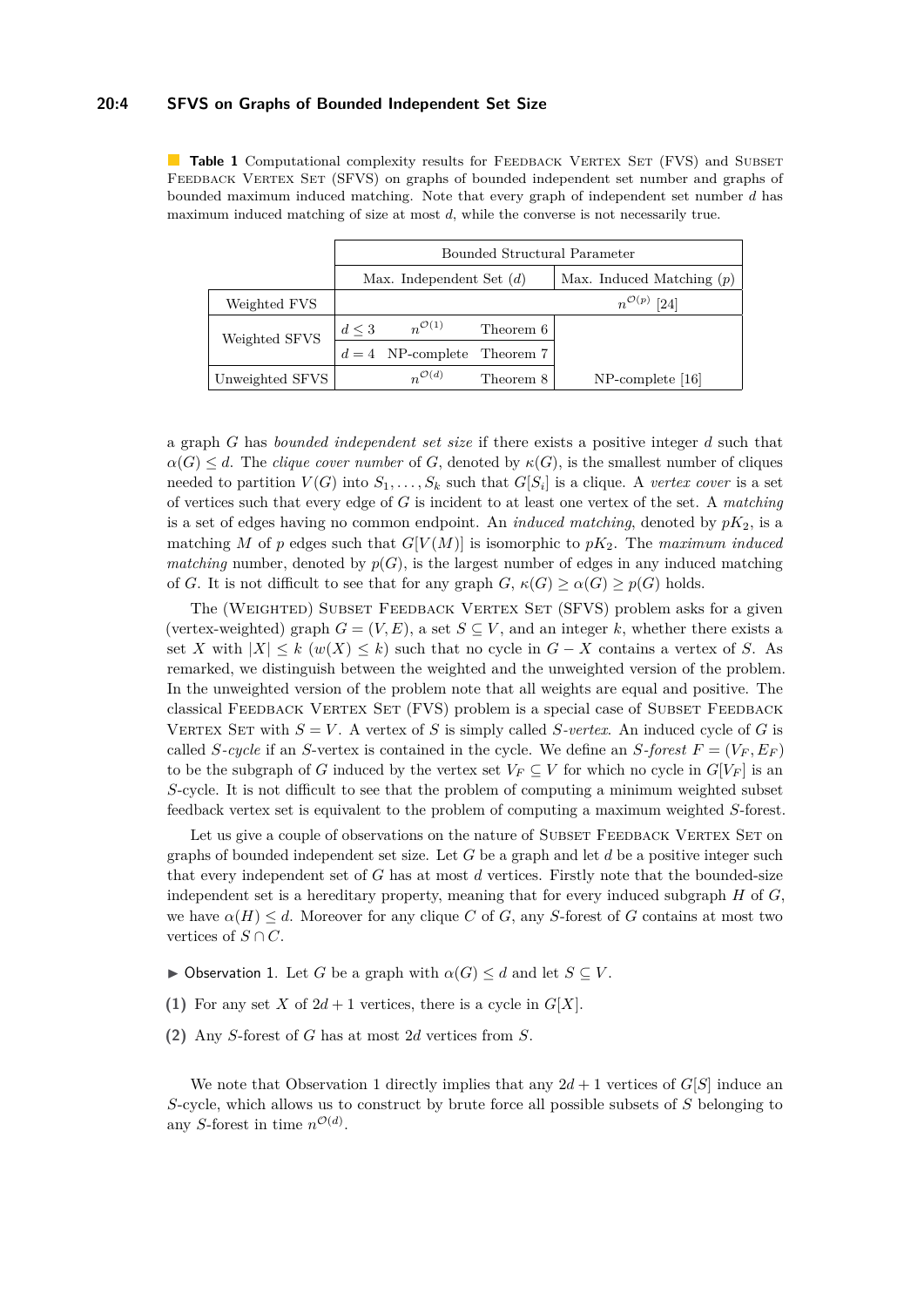<span id="page-4-0"></span>

**Figure 1** Illustrating an *S*-distance partition ( $F_{\leq 1}, F_{>1}$ ) of an *S*-forest *F* with  $S = \{s_1, s_2, s_3\}$ that shows the connected components  $C_1, C_2, C_3$  of  $F_{>1}$ . The edges inside  $F_{>1}$  are not drawn in order to highlight that the cut satisfies the given tuple  $(A_1, A_2, A_3)$ .

## **3 Weighted SFVS on Graphs of Bounded Independent Set**

Here we consider the WEIGHTED SUBSET FEEDBACK VERTEX SET and we show a dichotomy result with respect to the size of the maximum independent set. We first provide a polynomialtime algorithm on graphs of independent set size at most three and then we show that WEIGHTED SUBSET FEEDBACK VERTEX SET is NP-complete on graphs of independent set size equal to four.

Let  $(G, S, k)$  be an instance of WEIGHTED SUBSET FEEDBACK VERTEX SET for which *G* is a graph of independent set size at most *d*. In the forthcoming arguments, instead of directly computing a solution for WEIGHTED SUBSET FEEDBACK VERTEX SET, we consider the equivalent problem of computing an *S*-forest of *G* having weight at least  $w(V) - k$ .

Let  $F = (V_F, E_F)$  be an induced subgraph of *G*. Recall that an *S*-forest is an induced subgraph of *G*. We partition the graph *F* into two induced subgraphs  $F_{\leq 1}$  and  $F_{>1}$  as follows:

- $F \subseteq F_{\leq 1}$  is the subgraph of *F* induced by the vertices of *N*[*S* ∩ *V<sub>F</sub>*]; the vertices of  $F_{\leq 1}$  are at distance at most one from  $S \cap V_F$  and are denoted by  $S_{\leq 1}$ .
- $F$ <sub>>1</sub> is the graph  $F S_{\leq 1}$  and contains vertices that are at distance at least two from  $S \cap V_F$ .

Such a partition is called the *S-distance partition* of *F*, denoted by  $(F_{\leq 1}, F_{>1})$ . The set of edges of *F* having one endpoint in  $F_{\leq 1}$  and the other in  $F_{>1}$  are called *the cut* with respect to  $F_{\leq 1}$  and  $F_{>1}$ . Notice that a vertex of  $F_{\leq 1}$  that is adjacent to a vertex of  $F_{>1}$  belongs to  $S_{\leq 1} \setminus S$ .

Let  $\{C_1, \ldots, C_{d'}\}$  be the partition of the vertices of  $F_{>1}$  such that each  $C_i$ ,  $1 \leq i \leq d'$ , induces a connected component in  $F_{>1}$ . Because  $F_{>1}$  is an induced subgraph of *G*, it is clear that  $d' \leq d$ . Let  $(A_1, \ldots, A_{d'})$  be a tuple of  $d'$  subsets of  $S_{\leq 1} \setminus S$ , i.e., each  $A_i \subseteq (S_{\leq 1} \setminus S)$ holds. We say that *the cut satisfies* the tuple  $(A_1, \ldots, A_{d'})$  if for any vertex  $v \in C_i$ , we have  $(N_G(v) \cap S_{\leq 1}) \subseteq A_i$ . The notion of an *S*-distance partition of *F* with the corresponding cut is illustrated in Figure [1.](#page-4-0)

We now utilize the *S*-distance partition of *F* in order to construct an algorithm that solves WEIGHTED SUBSET FEEDBACK VERTEX SET on graphs of independent set size at most *d* and subsequently show that this algorithm is efficient for  $d \leq 3$ . Our general approach relies on the following facts:

By Observation [1](#page-3-1) (2) we try all subsets *S'* of *S* with at most 2*d* vertices and keep those sets that induce a forest. This step is used in constructing the graph  $F_{\leq 1}$ . In particular,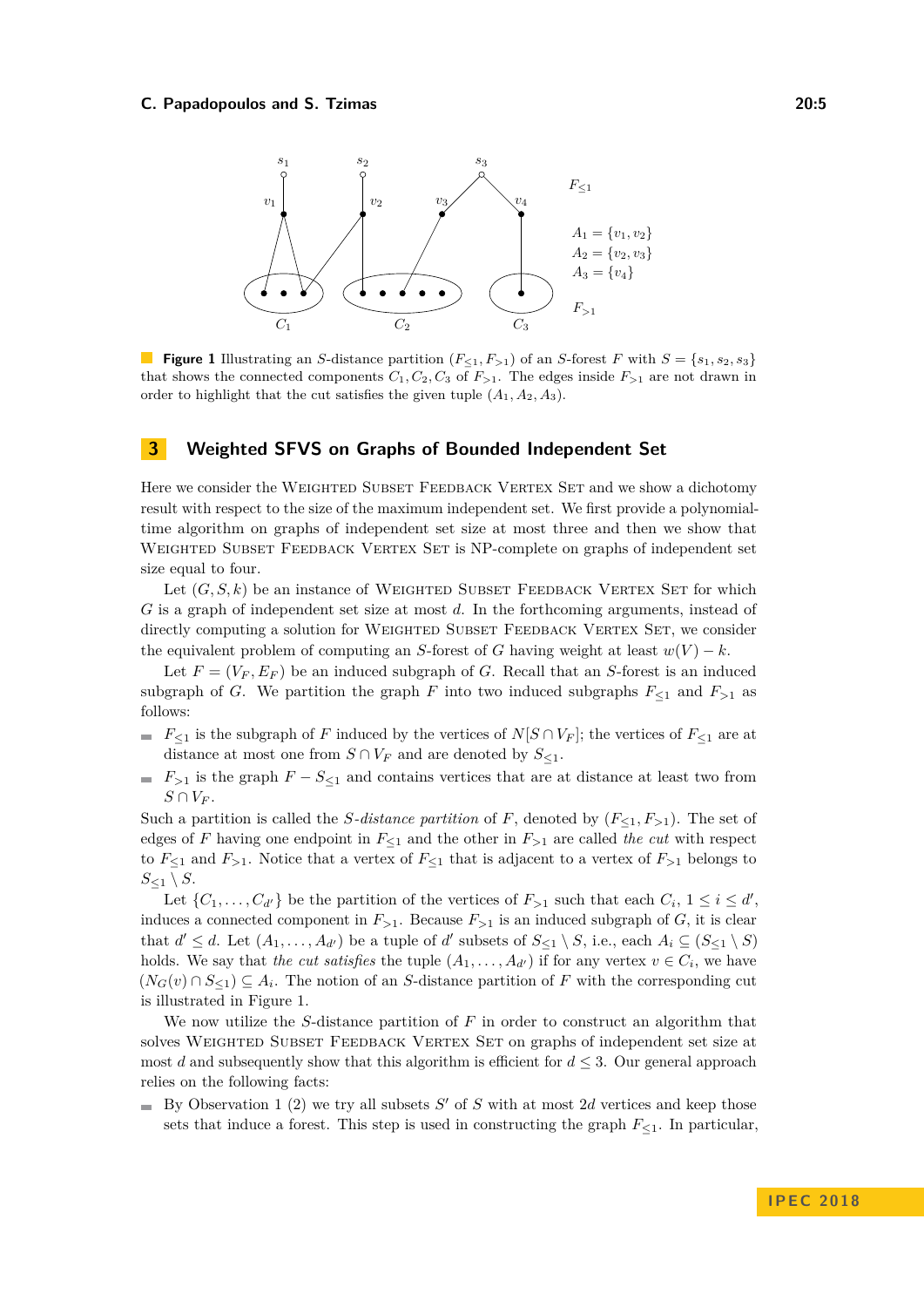#### **20:6 SFVS on Graphs of Bounded Independent Set Size**

for each such set *S*<sup>'</sup>, we construct all  $F_{\leq 1}$  such that  $S \cap V(F_{\leq 1}) = S'$ . We will show that the number of such subsets produced is bounded by  $n^{\mathcal{O}(d)}$ .

- For each of the potential subsets *S*<sup> $\prime$ </sup> constructed in the previous step, and for each  $d' \leq d$ ,  $\mathcal{L}_{\mathcal{A}}$ we determine all possible tuples  $(A_1, \ldots, A_{d'})$  in  $F_{\leq 1}$  with  $A_i \subseteq (N[S'] \setminus S)$  that are satisfied by cuts of *S*-distance partitions. We show why considering only these tuples is sufficient in Lemma [2.](#page-5-0)
- $\blacksquare$  Up to that point we can show that all steps can be executed in polynomial time regardless of *d* ≤ 3. However for the next and final step we can only achieve polynomial running time if we restrict ourselves to  $d \leq 3$  due to the number of connected components of  $F_{>1}$ . For each tuple computed in the previous step, we find connected components  $C_1, \ldots, C_{d'}$ of maximum weight such that the cut of  $(G[S'], G[C_1 \cup \cdots \cup C_{d'}])$  satisfies the tuple. For doing so, we take advantage of the small number of connected components  $(d' < 3)$  and an efficient way of computing a vertex-cut between such components.

We begin by showing that the *S*-distance partition of *F* provides a useful tool towards computing a maximum *S*-forest. Given a set of vertices  $X \subseteq N[S]$  and  $d'$  subsets  $A_i$  of  $X \setminus S$ , we construct the graph  $\widehat{G}$  that is obtained from  $G[X]$  by adding  $d'$  vertices  $w_1, \ldots, w_{d'}$  such that every vertex  $w_i$  is adjacent to all the vertices of  $A_i$ . In what follows, we always assume that *G* is a graph having independent set size at most *d*.

<span id="page-5-0"></span>▶ **Lemma 2.** Let *F* be an *S*-forest of *G* with *S*-distance partition  $(F<sub>1</sub>, F<sub>>1</sub>)$  such that  $S_{\leq 1} \cap S \neq \emptyset$ . Then for  $d' \leq d$ , there is a tuple  $(A_1, \ldots, A_{d'})$  with  $A_i \subseteq (S_{\leq 1} \setminus S)$  such that (i) the cut of  $(F_{\leq 1}, F_{\geq 1})$  satisfies  $(A_1, \ldots, A_{d'})$  and

(ii) *every induced subgraph H of G with S-distance partition*  $(H[S_{\leq 1}], H - S_{\leq 1})$  *that satisfies*  $(A_1, \ldots, A_{d'})$  *is an S-forest.* 

**Proof.** Let  $\{C_1, \ldots, C_{d'}\}$  be the partition of the vertices of  $F_{>1}$  such that every  $C_i$  induces a connected component in  $F_{>1}$ . We define a tuple  $(A_1, \ldots, A_{d'})$  in which every  $A_i =$ *N*(*C*<sub>*i*</sub>) ∩ *S*<sub>≤1</sub>, for  $1 \le i \le d'$ . Clearly  $A_i \subseteq (S_{\le 1} \setminus S)$  since every vertex  $F_{>1}$  is at distance at least two from  $S_{\leq 1} \cap S$ . Thus, by construction, the cut of  $(F_{\leq 1}, F_{>1})$  satisfies the tuple  $(A_1, \ldots, A_{d'})$ .

For the next claim, we first show that  $\widehat{G}$  with respect to  $S_{\leq 1}$  and the tuple  $(A_1, \ldots, A_{d'})$ is an *S*-forest. Assume for contradiction that there is an *S*-cycle  $\widehat{C}$  in  $\widehat{G}$ . Since  $F_{\leq 1}$  does not contain any *S*-cycle, *C* contains a vertex  $w_i$  and at least two vertices  $u_i, v_i$  from  $A_i$ ,  $1 \leq i \leq d'$ . By the fact that  $A_i = N(C_i) \cap S_{\leq 1}$ , there is a vertex *x* in  $C_i$  of  $F_{>1}$  that is adjacent to  $u_i$  and there is a vertex  $y$  in  $C_i$  of  $F_{>1}$  that is adjacent to  $v_i$ . Together with a path between  $x$  and  $y$  in the connected component  $C_i$ , we construct a path in  $G$  with endvertices  $u_i$  and  $v_i$  that is completely contained in  $C_i$ . This means that if we replace every vertex  $w_i$  of  $\widehat{C}$  by a path with internal vertices of  $C_i$  then we obtain an *S*-cycle in *F*, leading to a contradiction. Thus,  $\tilde{G}$  is an *S*-forest.

Let *H* be an induced subgraph of *G* with *S*-distance partition  $(H[S_{\leq 1}], H - S_{\leq 1})$  that satisfies  $(A_1, \ldots, A_{d'})$ . Observe that  $H[S_{\leq 1}] = F_{\leq 1}$  as they are induced subgraphs of the same vertex set of *G*. Thus  $H[S_{\leq 1}]$  does not contain any *S*-cycle, because *F* is an *S*-forest. Since the cut of  $(H[S_{\leq 1}], H - S_{\leq 1})$  satisfies  $(A_1, \ldots, A_{d'})$ , there is a partition  $\{T_1, \ldots, T_{d'}\}$  in *H* − *S*<sub>≤1</sub> such that  $T_i$  is a connected component of  $H - S_{\leq 1}$  and  $N(T_i) \subseteq A_i$ , for  $1 \leq i \leq d'$ . We show that *H* is indeed an *S*-forest. For contradiction, assume an *S*-cycle *C* in *H*. There are no *S*-cycles in  $H[S_{\leq 1}]$  which implies that  $C \cap T_i \neq \emptyset$  for some  $1 \leq i \leq d'$ . For every such set we replace the part  $C \cap T_i$  by a vertex  $w'_i$ . Denote by  $H'$  the resulting graph. Notice that *H*<sup> $\prime$ </sup>[*C*] is a subgraph of  $\widehat{G}[C]$  because  $N_{H'}(w_i') \subseteq N_{\widehat{G}}(w_i)$ . This, however, implies an *S*-cycle in  $\widehat{G}$  which gives the desired contradiction. Therefore, *H* is an *S*-forest in  $\widehat{G}$  which gives the desired contradiction. Therefore, *H* is an *S*-forest.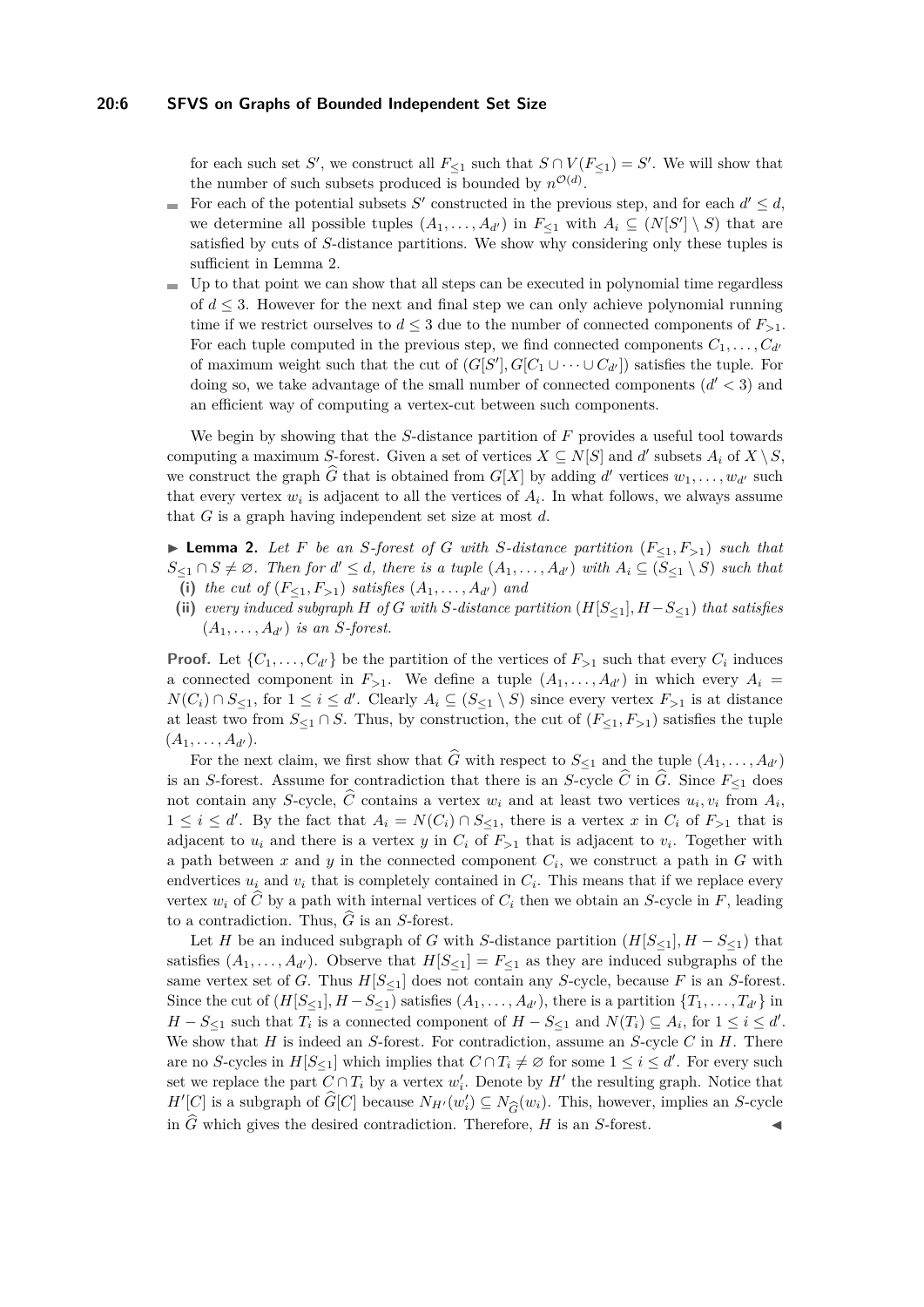Notice that *G* − *S* is trivially an *S*-forest of *G*. Thus, if *F* is an *S*-forest of *G* such that  $S_{\leq 1} \cap S = \emptyset$  then *F* does not contain any vertex of *S* and  $F = G - S$ . Next, we assume that  $S_{\leq 1} \cap S \neq \emptyset$  and show how to bound the vertex set  $S_{\leq 1}$  of  $F_{\leq 1}$ .

<span id="page-6-0"></span>▶ **Lemma 3.** *Let F be an S-forest of G with S*-distance partition  $(F<sub>1</sub>, F<sub>>1</sub>)$  *such that*  $S_{\leq 1} \cap S \neq \emptyset$ .

**1.** *If*  $|S_{\leq 1} \cap S| \leq 2d - 2$  *then*  $|S_{\leq 1}| \leq 4d - 2$ *.* 

**2.** *If*  $|S_{\leq 1} \cap S| \geq 2d - 1$  *then*  $|S_{\leq 1}| \leq 2d$ *.* 

**Proof.** Let *F* be such an *S*-forest of *G* with  $|S_{\leq 1} \cap S| \geq 1$  $|S_{\leq 1} \cap S| \geq 1$  $|S_{\leq 1} \cap S| \geq 1$ . By Observation 1 (2), we know that  $|S_{\leq 1} \cap S| \leq 2d$ . To ease the presentation, we let  $S' = S_{\leq 1} \setminus S$ . We consider separately the two cases of the claim.

Case 1. Let  $1 \le |S_{\le 1} \cap S| \le 2d-2$ . Assume for contradiction that  $|S'| > 4d-|S_{\le 1} \cap S|-2$ . We show that  $F[S']$  contains a matching with at least *d* edges. Observe that  $|S'| + |S_{\leq 1} \cap S|$ 4*d* − 2. Applying Observation [1](#page-3-1) (1) shows that there is a cycle *C* in  $F[S_{\leq 1}]$ . Since *F* is an  $S$ -forest, this is not an  $S$ -cycle, so all vertices contained in  $C$  are vertices of  $S'$ . Iteratively removing the two endpoints of an edge from *C*, as long as  $|S'| + |S_{\leq 1} \cap S| > 2d$ , constructs *d* edges of  $S'$  having no common endpoints by Observation [1](#page-3-1) (1). Thus,  $F[S']$ contains a matching *M* with at least *d* edges.

Let  $C_1, \ldots, C_{d'}$  be the connected components of  $F[S_{\leq 1} \cap S]$ . Notice that  $d' \leq d$  because  $F[S_{\leq 1} \cap S]$  is an induced subgraph of a graph with maximum independent set size at most *d*. By construction, every vertex of *S'* is adjacent to at least one vertex of  $S_{\leq 1} \cap S$ . If the endpoints of an edge of  $M$  in  $S'$  are adjacent to vertices of the same component  $C_i$ ,  $1 \leq i \leq d'$ , then there is an *S*-cycle in *F* since every vertex of  $C_i$  belongs to *S*. Thus the endpoints of every edge of *M* are adjacent to different connected components of *F*[ $S \leq 1 \cap S$ ]. Now obtain a bipartite graph by contracting every component  $C_i$  into a single vertex and every edge of *M* into a single vertex and keep only the adjacencies between the components and the edges of  $M$ . Let  $(A, B)$  be the bipartition of the resulting bipartite graph such that *A* contains the components of  $F[S_{\leq 1} \cap S]$  and *B* contains the edges of *M*. Since  $|A| \leq |B|$  and every vertex of *B* is adjacent to at least two vertices of *A*, there is a cycle in the bipartite graph. Then, it is not difficult to see that the cycle of the contracted vertices corresponds to an *S*-cycle in *F*. Therefore there is an *S*-cycle in an *S*-forest, leading to a contradiction.

**Case 2.** Let  $2d - 1 \le |S_{\le 1} \cap S| \le 2d$ . Assume for contradiction that  $|S'| > 2d - |S_{\le 1} \cap S|$ . This means that  $S'$  contains at least one vertex. We pick a nonempty subset  $W$  of  $S'$  as follows. If  $|S_{\leq 1} \cap S| = 2d - 1$  then *W* consists of any two vertices of *S*'. If  $|S_{\leq 1} \cap S| = 2d$  then *W* consists of an arbitrary vertex of *S'*. In both cases, notice that  $|S_{\leq 1} \cap S| + |W| > 2d$  $|S_{\leq 1} \cap S| + |W| > 2d$  $|S_{\leq 1} \cap S| + |W| > 2d$  by the fact  $2d - 1 \leq |S_{\leq 1} \cap S|$ . Then Observation 1 (1) implies that there is a cycle in  $F[(S_{\leq 1} \cap S) \cup W]$ . Since *W* has at most two vertices, we conclude that the induced cycle of *F*[(*S*<sup>≤</sup>1∩*S*)∪*W*] has at least one vertex from *S*, hence it is an *S*-cycle in *F*. Therefore we reach a contradiction which implies that  $|S'|$  ≤ 2*d* −  $|S_{\leq 1} \cap S|$ .  $\triangleleft$ 

Lemma [3](#page-6-0) shows that we can compute all possible candidates for  $S_{\leq 1}$  in polynomial time as follows.

- We first try, by brute force, all subsets  $S'$  of  $S$  having at most 2d vertices, according to  $\overline{\phantom{a}}$ Observation [1](#page-3-1) (2).
- Then, for each such subset *S*', we incorporate a set  $X' \subseteq N(S')$  for which either  $\sim$  $|X'| + |S'| \leq 4d - 2$ , or  $|X'| + |S'| \leq 2d$ , according to Lemma [3.](#page-6-0)
- Given the described sets *S*<sup> $\prime$ </sup> and *X*<sup> $\prime$ </sup>, we check if  $G[S' \cup X']$  induces an *S*-forest and, if so,  $\mathbf{r}$ we include them into a list  $L_1$  containing all candidates for  $S_{\leq 1}$ .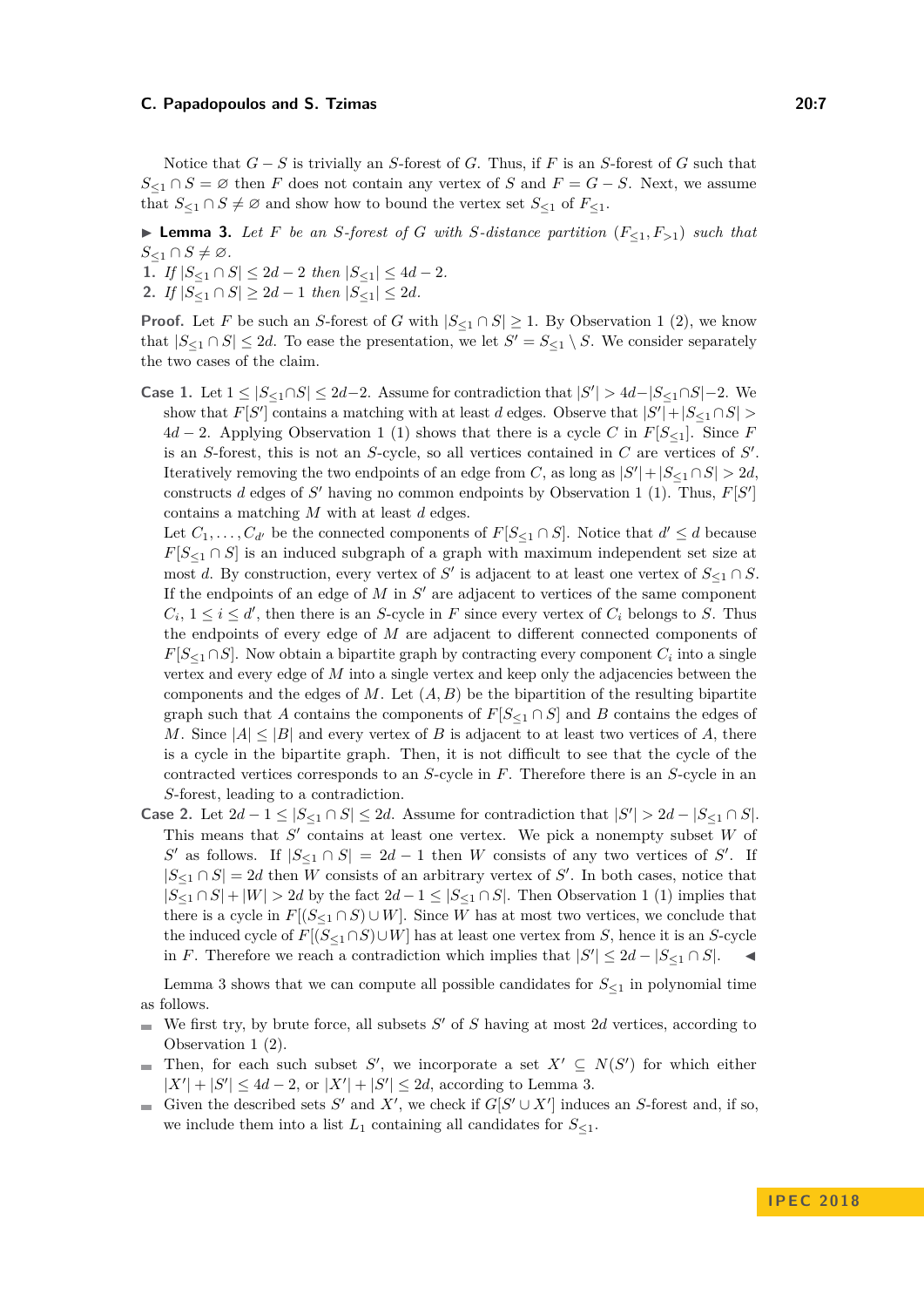#### **20:8 SFVS on Graphs of Bounded Independent Set Size**

The correctness follows from Observation [1](#page-3-1) and Lemma [3.](#page-6-0) Regarding the running time, notice that we create at most  $n^{\mathcal{O}(d)}$  subsets for each of *S*<sup> $\prime$ </sup> and  $X' \subseteq N(S')$ . Thus, in time  $n^{\mathcal{O}(d)}$  we can compute a list  $L_1$  that contains all possible subsets of the vertices corresponding to  $S_{\leq 1}$ . Notice that such vertices are enough to build the part  $F_{\leq 1}$ .

Let  $S_{\leq 1}$  be a set of  $L_1$ . We now focus on the graph  $G' = G - (S_{\leq 1} \cup S)$  that contains the vertices that are at distance of at least two from  $S_{\leq 1} \cap S$ . Observe that for any *S*-forest *F*, the set of all vertices in *F* which are at distance of at most one from the vertices of  $S \cap V(F)$ , are present as an element of  $L_1$ . Let  $d'$  be the number of connected components of *G'*. It is clear that  $d' \leq d$ . In fact, if  $S_{\leq 1} \cap S$  contains at least one vertex then  $d' < d$ , since the vertices of *G*<sup> $\prime$ </sup> are at distance of at least two from  $S_{\leq 1} \cap S$ . Moreover, observe that if  $S \leq 1 \cap S = ∅$  then  $G - S$  is a trivial solution, since we try all subsets of *S*, having at most 2*d* vertices, for the set  $S_{\leq 1}$ . From now on, we assume that  $|S_{\leq 1} \cap S| \geq 1$  so that  $d' < d$ .

By brute force, we find all tuples  $(A_1, \ldots, A_{d'})$  such that the following hold:

(i)  $A_i \subseteq (S_{\leq 1} \setminus S)$ , for every  $1 \leq i \leq d'$ , and

(ii) the graph  $\widehat{G}$  with respect to  $S_{\leq 1}$  and  $(A_1, \ldots, A_{d'})$  is an *S*-forest.

Notice that by Lemma [2](#page-5-0) (ii) it is sufficient to consider only such tuples. Since  $A_i \subseteq S_{\leq 1}$ ,  $d' < d$ , and  $|S_{\leq 1}| \leq 4d$ , the number of tuples is  $d^{\mathcal{O}(d)}$ , so that we can obtain the desired set of tuples that satisfy both conditions in polynomial time.

In what follows, we consider the case for  $d \leq 3$ . By the previous arguments, we are given a set  $S_{\leq 1} \subseteq N[S]$  and tuples of the form  $A_1$  or  $(A_1, A_2)$  which are subsets of  $S_{\leq 1} \setminus S$ . Our task is to compute a subset  $V'$  of the vertices of  $G'$  such that the vertices of  $S_{\leq 1} \cup V'$  induce a maximum *S*-forest and the cut  $(G[S_{\leq 1}], G[V'])$  satisfies  $A_1$  or  $(A_1, A_2)$ , respectively. We distinguish the two cases with the following two lemmas.

<span id="page-7-0"></span>▶ **Lemma 4.** Let  $X \subseteq N[S]$  and let  $A_1$  be a subset of  $X \setminus S$  such that both  $F_{\leq 1} = G[X]$ and  $\hat{G}$  with respect to  $X$  and  $A_1$  are S-forests. There exists a polynomial-time algorithm *that computes a maximum S-forest F with an S-distance partition* (*F*<sup>≤</sup>1*, F>*1) *having a cut satisfying A*1*.*

**Proof.** Since  $F_{\leq 1}$  is a fixed *S*-forest of *F*, we need to determine the vertices of  $V \setminus (X \cup S)$ that are included in  $F_{>1}$ . By the desired cut of  $(F_{\leq 1}, F_{>1})$ , we are restricted to the vertices of  $V \setminus (X \cup S)$  that have neighbors in  $F_{\leq 1}$  only to  $A_1$ . Those vertices can be described as follows:

 $B_1 = (V \setminus (X \cup S)) \setminus \{w \in V : N(w) \cap (X \setminus (S \cup A_1)) \neq \varnothing\}.$ 

Notice that *B*<sup>1</sup> contains vertices that are at distance at least two from the *S*-vertices of  $X \cap S$ . Since the cut satisfies a single subset  $A_1$ , we have at most one connected component of  $G[B_1]$  in  $F_{>1}$ . In order to choose the correct connected component of  $G[B_1]$ , we try to include each of them in  $F_{>1}$  and select the one having the maximum total weight. Notice that adding any component of  $G[B_1]$  into  $F_{\geq 1}$  cannot create any *S*-cycle, because *G* with respect to  $X$  and  $A_1$  is an  $S$ -forest. Thus, by Lemma [2,](#page-5-0) we correctly compute a maximum *S*-forest with the desired properties. Clearly the set  $B_1$  can be constructed in polynomial time. Since the number of connected components  $G[B_1]$  is at most two, all steps can be executed in polynomial time.

<span id="page-7-1"></span>▶ **Lemma 5.** *Let*  $X \subseteq N[S]$  *and let*  $A_1, A_2$  *be subsets of*  $X \setminus S$  *such that both*  $F_{\leq 1} = G[X]$ and  $\hat{G}$  with respect to  $X$  and  $(A_1, A_2)$  are *S*-forests. There exists a polynomial-time algorithm *that computes a maximum S-forest F* with an *S*-distance partition  $(F_{\leq 1}, F_{\geq 1})$  having a cut *satisfying*  $(A_1, A_2)$ *.*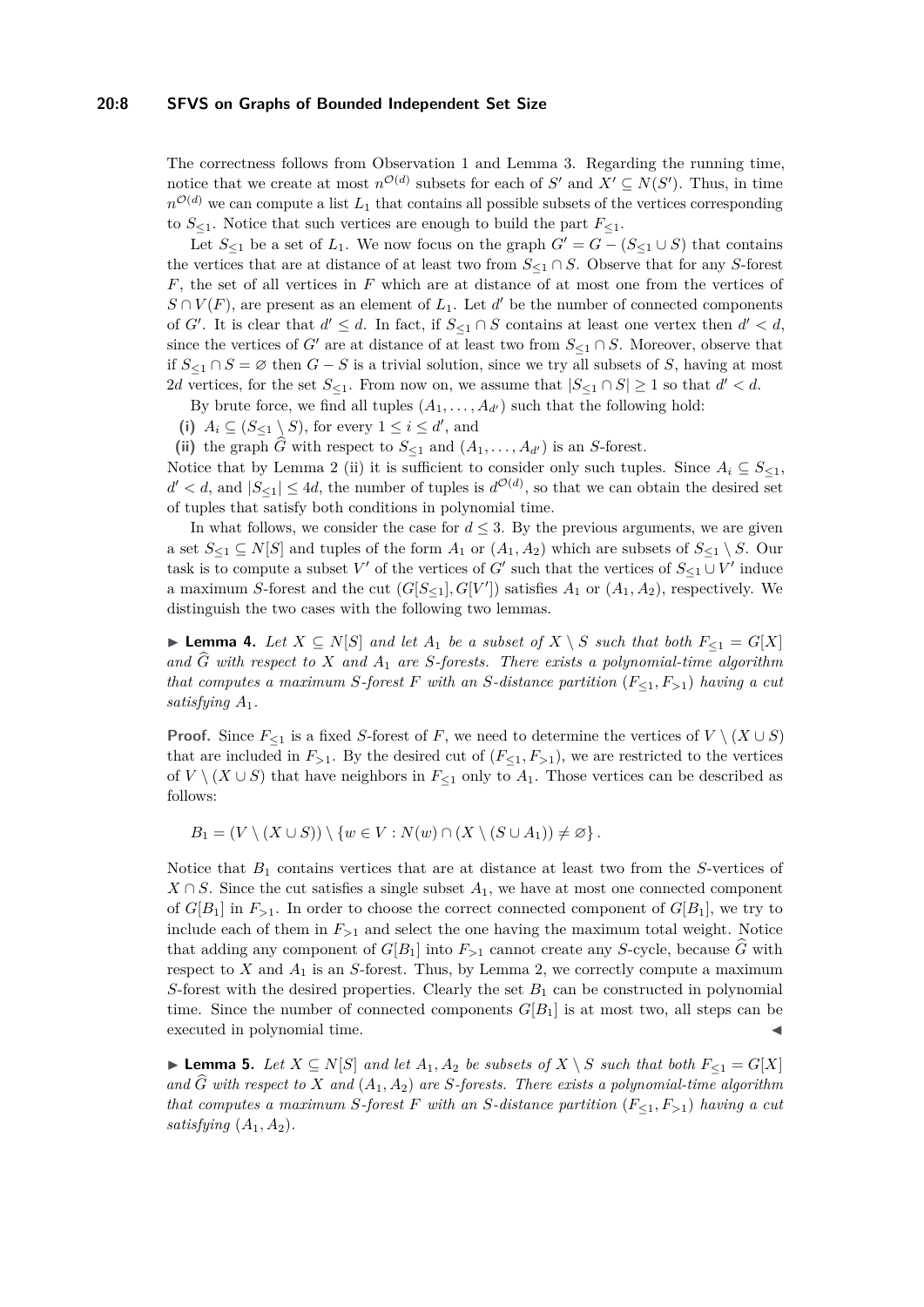**Proof.** Similar to the proof of Lemma [4,](#page-7-0) we first construct the sets  $B_1, B_2$  that contain vertices of  $V \setminus (X \cup S)$  and satisfy the cut obtained from X:

$$
B_1 = (V \setminus (X \cup S)) \setminus \{w \in V : N(w) \cap (X \setminus (S \cup A_1)) \neq \varnothing\} \text{ and}
$$
  
\n
$$
B_2 = (V \setminus (X \cup S)) \setminus \{w \in V : N(w) \cap (X \setminus (S \cup A_2)) \neq \varnothing\}.
$$

As the desired cut of  $(F_{\leq 1}, F_{\geq 1})$  satisfies  $(A_1, A_2)$ , there are two connected components of  $F_{\geq 1}$ which are subsets of the two sets  $B_1$  and  $B_2$ , respectively. Let  $C_1$  and  $C_2$  be the connected components of  $F_{>1}$  such that  $C_1 \subseteq B_1$  and  $C_2 \subseteq B_2$ . Now observe that there should be two non-adjacent vertices  $w_1 \in B_1$  and  $w_2 \in B_2$  that belong to  $C_1$  and  $C_2$ , respectively. We iterate over all possible pairs of non-adjacent vertices  $w_1 \in B_1 \cap C_1$  and  $w_2 \in B_2 \cap C_2$  in  $\mathcal{O}(n^2)$  time. Assuming a given choice for  $w_1$  and  $w_2$ , observe the following:

- Since  $w_1$  and  $w_2$  are vertices of different connected components of  $F_{\geq 1}$ , the components themselves are further restricted to be subsets of  $B_1 \setminus N[w_2]$  and  $B_2 \setminus N[w_1]$ , respectively. That is,  $C_1 \subseteq (B_1 \setminus N[w_2])$  and  $C_2 \subseteq B_2 \setminus N[w_1]$ .
- Since *F* has at least one vertex of *S*,  $w_1, w_2 \in V \setminus (X \cup S)$  are non-adjacent, and by the fact  $d \leq 3$ , we have that  $B_1 \setminus N[w_2]$  and  $B_2 \setminus N[w_1]$  induce cliques in *G*. Thus  $B_1 \setminus N[w_2] \subseteq N[w_1]$  and  $B_2 \setminus N[w_1] \subseteq N[w_2]$ , respectively.

Then by the second statement it is not difficult to see that  $B_1 \setminus N[w_2]$  and  $B_2 \setminus N[w_1]$  are disjoint. Let  $B'_1 = (B_1 \setminus N[w_2]) \setminus \{w_1\}$  and  $B'_2 = (B_2 \setminus N[w_1]) \setminus \{w_2\}$ . Now in order to find the maximum induced  $S$ -forest under the stated conditions and our assumption that  $w_1$  and  $w_2$  belong to the two connected components of  $F_{>1}$ , it suffices to find the maximum subset  $C_1 \cup C_2$  of  $B'_1 \cup B'_2$  such that there are no edges between the vertices of  $C_1 \cap B'_1$  and the vertices of  $C_2 \cap B'_2$ . This boils down to compute a minimum weighted vertex cover on the bipartite graph *G*<sup> $\prime$ </sup> obtained from  $G[B'_1 \cup B'_2]$  and removing the edges inside  $G[B'_1]$  and  $G[B'_2]$ . By maximum flow standard techniques, we compute a minimum weighted vertex cover *U* on *G*<sup> $\prime$ </sup> in polynomial time [\[30\]](#page-13-13). Therefore,  $G[B_1' \cup B_2'] - U$  contains the connected components  $C_1 \setminus \{w_1\}$  and  $C_1 \setminus \{w_2\}$ , as required.

Now we are equipped with our necessary tools in order to obtain our main result, namely a polynomial-time algorithm that solves WEIGHTED SUBSET FEEDBACK VERTEX SET on graphs of independent set of size at most 3.

<span id="page-8-0"></span>**Finds Theorem 6.** WEIGHTED SUBSET FEEDBACK VERTEX SET *on graphs of independent set of size at most* 3 *can be solved on time*  $n^{\mathcal{O}(1)}$ *.* 

**Proof.** Let us briefly explain such an algorithm for computing a maximum *S*-forest *F* of a graph *G* having independent set size at most three. Let  $d = 3$ . Initially we set  $F^* = G - S$ . Then, for every set  $X \subseteq N[S]$  with  $|X| \leq 4d$  such that  $G[X]$  is an *S*-forest, we try by brute force all subsets  $A_1$  and  $(A_1, A_2)$  with  $A_i \subseteq (X \setminus S)$  such that  $\widehat{G}$  with respect to  $X$  and  $A_1$ or  $(A_1, A_2)$  is an *S*-forest. For each of such subsets, we find a maximum *S*-forest *F* with an *S*-distance partition  $(G[X], F_{>1})$  having a cut satisfying  $A_1$  or  $(A_1, A_2)$ , respectively, by applying the algorithms described in Lemma [4](#page-7-0) and Lemma [5.](#page-7-1) At each step, we maintain the maximum weighted *S*-forest  $F^*$  by comparing  $F$  with  $F^*$ . Finally we provide the vertices  $V \setminus V(F^*)$  as the set with the minimum total weight that are removed from *G*.

By Lemma [3,](#page-6-0) it is sufficient to consider the described subsets *X*. Since every induced subgraph of  $G - X$  contains at most two connected components, Lemma [2](#page-5-0) implies that all possible subsets  $A_1$  or  $(A_1, A_2)$  with the described properties are enough to consider. Thus, the correctness follows from Lemmata [3–](#page-6-0)[5.](#page-7-1) Regarding the running time, notice that whether a graph contains an *S*-cycle can be tested in linear time. Thus we can construct all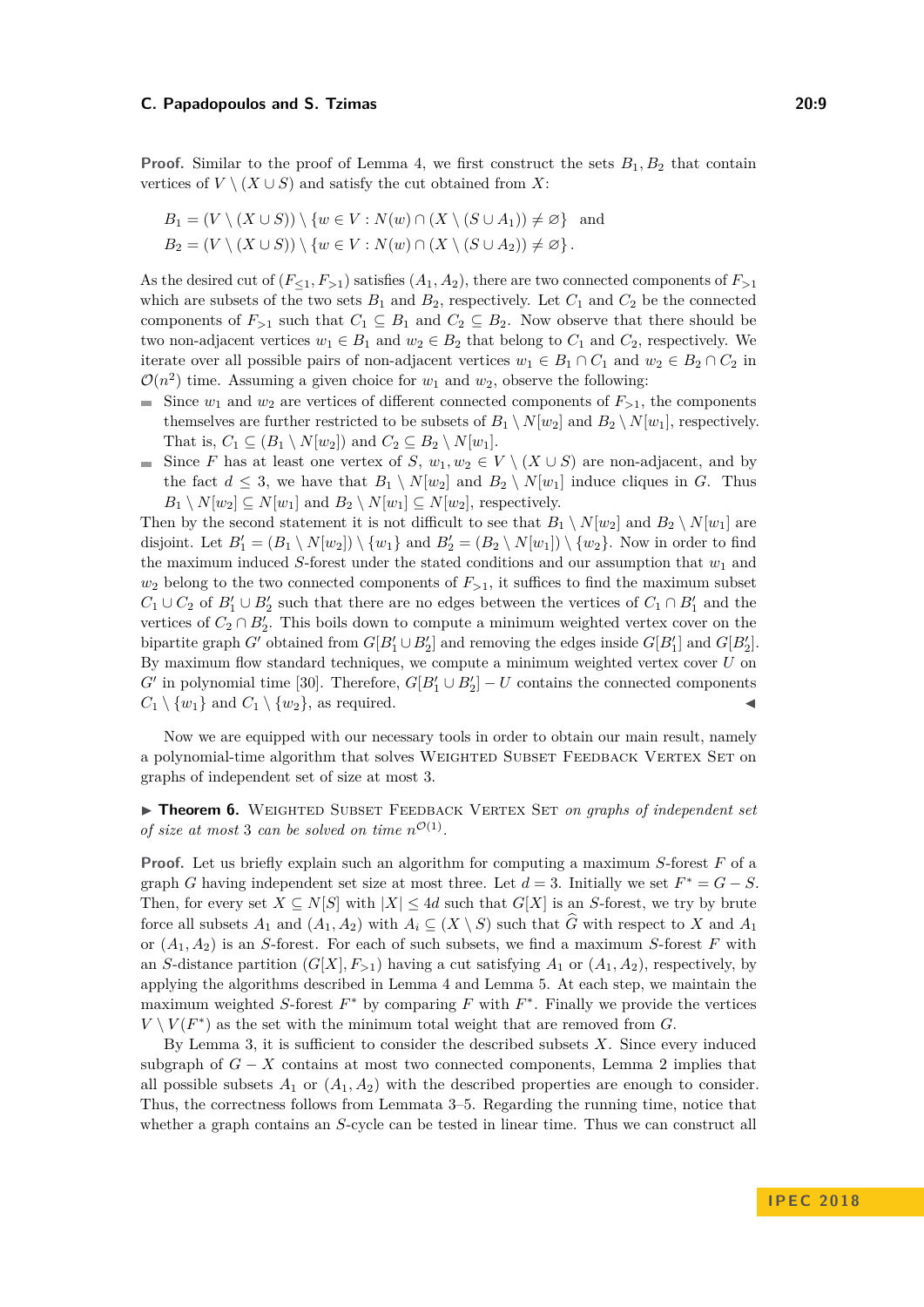#### **20:10 SFVS on Graphs of Bounded Independent Set Size**

described and valid subsets in  $n^{\mathcal{O}(1)}$  time. Therefore the total running time of the algorithm is  $n^{\mathcal{O}(1)}$ , since each of the algorithms given in Lemma [4](#page-7-0) and Lemma [5,](#page-7-1) respectively, requires polynomial time.

Let us now show that extending Theorem [6](#page-8-0) to graphs of larger independent sets is not possible. More precisely, with the following result we show that WEIGHTED SUBSET FEEDBACK VERTEX SET is para-NP-complete parameterized by  $\alpha(G)$ .

<span id="page-9-0"></span>**Finder 7.** WEIGHTED SUBSET FEEDBACK VERTEX SET *is NP-complete on graphs of independent set of size at most* 4*.*

**Proof.** We will provide a polynomial reduction from the VERTEX COVER problem on tripartite graphs which is NP-complete [\[17\]](#page-12-6) and asks whether a tripartite graph *G* contains a vertex cover of weight at most k. Let  $G = (A, B, C, E)$  be a tripartite graph on *n* vertices, where  $(A, B, C)$  is the partition of  $V(G)$ . We construct a weighted graph  $G'$  from  $G$  in polynomial time as follows.

- $\blacksquare$  We turn the three independent sets *A*, *B* and *C* into cliques by adding all necessary edges and we give all vertices unary weight.
- We add a vertex  $r_A$  that is adjacent to all of the vertices of A and we assign weight n to  $r_A$ . In a completely symmetric way, we add vertices  $r_B$  and  $r_C$  with respect to the sets *B* and *C*, respectively.
- We add a vertex *s* that is adjacent to all three vertices  $r_A, r_B, r_C$  having weight *n*.

This completes the construction of *G*<sup> $\prime$ </sup>. Observe that all vertices of  $V(G') \setminus \{s, r_A, r_B, r_C\}$ have weight equal to one. It is not difficult to verify that the constructed graph  $G'$  is a graph having an independent set at most 4, since the vertex set of  $G' - \{s\}$  can be partitioned into three cliques.

Next we claim that *G* has a vertex cover *U* of weight at most  $k < n$  if and only if *G'* with  $S = \{s\}$  has a subset feedback vertex set of weight at most k. Assume a vertex cover *U* of *G*. By definition, *U* covers all edges of *G*, so that  $G[(A \cup B \cup C) \setminus U]$  is an independent set. This means that  $G'[(A \cup B \cup C) \setminus U]$  is a vertex-disjoint union of cliques. Since *s* is non-adjacent to any vertex of *G* and  $G'[r_A, r_B, r_C]$  is an independent set, every cycle of  $G'-U$  contains a vertex of  $r_A, r_B$  and  $r_C$  with at least two vertices from  $A, B$  and  $C$ , respectively. Thus,  $G' - U$  is a connected *S*-forest. Therefore, *U* is a subset feedback vertex set of  $(G', \{s\})$  of size at most *k*.

For the opposite direction, assume a subset feedback vertex set *F* of  $(G', \{s\})$ . If *F* is not a subset of  $A \cup B \cup C$ , then its sum of weights is greater or equal to *n*. Then *F* is not a minimum subset feedback vertex set of  $(G', \{s\})$ , since  $A \cup B \cup C$  minus a single vertex is trivially a subset feedback vertex set of  $(G', \{s\})$  of total weight  $n-1$ . Thus *F* is indeed a subset of  $A \cup B \cup C$ . Assume that *F* is not a vertex cover of *G*. By definition, there is an edge of *G* that remains uncovered. Without loss of generality, assume that this edge has its endpoints on the vertices  $x \in A$  and  $y \in B$ . Then  $\langle s, r_A, x, y, r_B \rangle$  is an induced cycle of  $G'$ , which contradicts the fact that *F* is a subset feedback vertex set of  $(G', \{s\})$ . Therefore *F* is a vertex cover of G.

We stress that Theorem [7](#page-9-0) further implies that the NP-completeness result carries along to graphs of clique cover number at most four, since the constructed graph given in the proof can be partitioned into four disjoint cliques.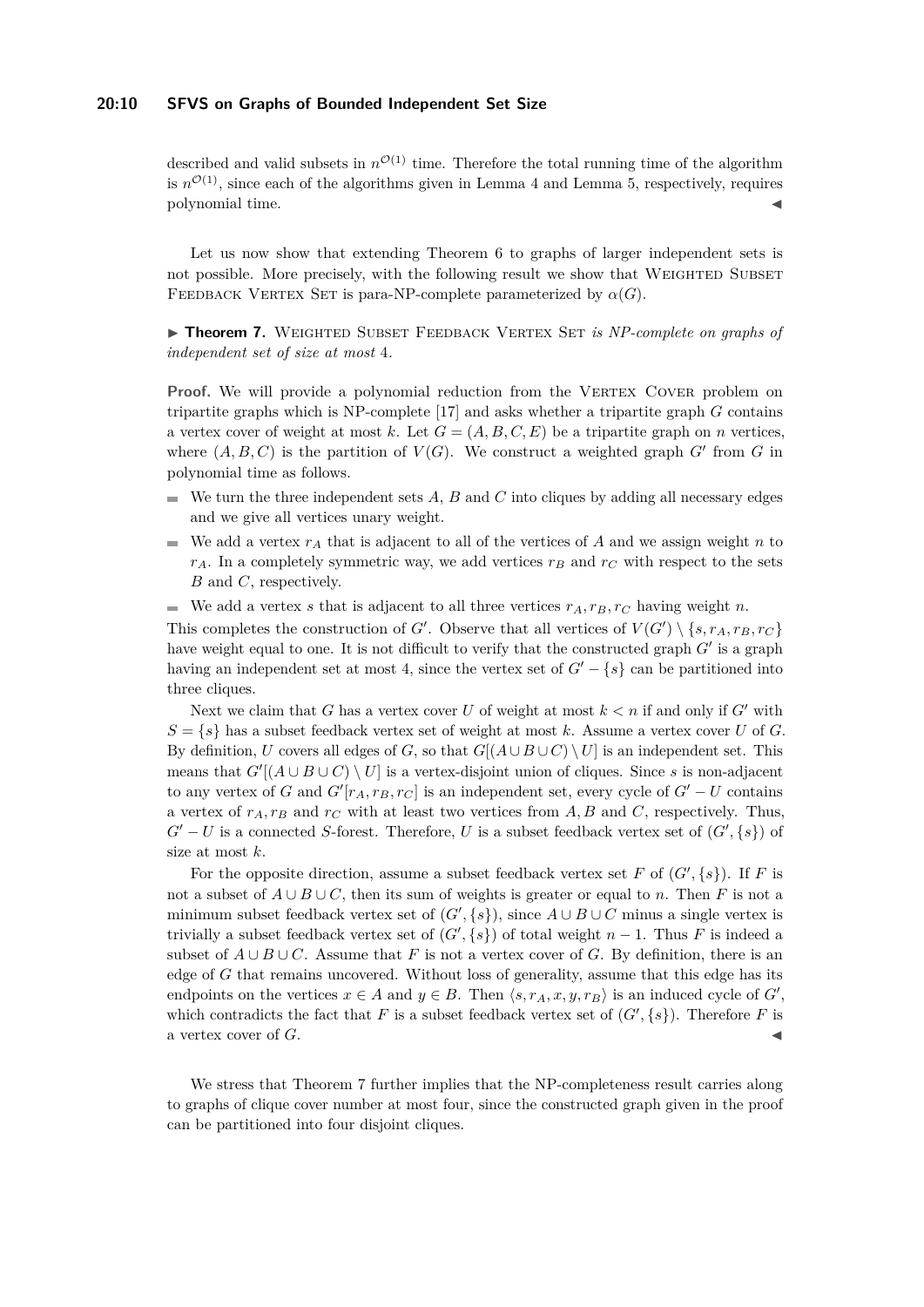## **4 SFVS on Graphs of Bounded Independent Set**

Here we show that despite the complexity dichotomy result for the WEIGHTED SUBSET FEEDBACK VERTEX SET, whenever the weights of the vertices are equal SUBSET FEEDBACK VERTEX SET can be solved in polynomial time on graphs of bounded independent set number.

<span id="page-10-0"></span>**Theorem 8.** SUBSET FEEDBACK VERTEX SET *on graphs of independent set of size at most d can be solved in time*  $n^{\mathcal{O}(d)}$ *.* 

**Proof.** Let  $G = (V, E)$  be a graph with  $\alpha(G) \leq d$  and let  $S \subseteq V$ . Denote by  $X \subseteq V$  a minimum subset feedback vertex set of *G*. Let  $F = G - X$  be a maximum *S*-forest of *G*. By Observation [1](#page-3-1) (2), the vertices of *S* that belong to *F* are at most 2*d*. Thus for every optimum solution *X*, the set  $S \setminus X$  has at most 2*d* vertices.

Now we claim that it is enough to try guessing all subsets  $X'$  of  $X$  for which  $|X'| \leq 2d$ . To see this, observe that if  $X \setminus S$  has order more than 2*d*, then  $G - S$  has more vertices than  $G - X$ , leading to a contradiction to the optimality of *X*. Hence,  $X \setminus S$  has at most 2*d* vertices. In order to find an optimal solution, it suffices to consider all such candidates  $S'$  for  $S \setminus X$  and  $X'$  for  $X \setminus S$ . To check whether an induced subgraph of *G* consists an *S*-forest takes  $\mathcal{O}(n+m)$  time. Since the number of such sets *S*<sup>'</sup> is at most  $n^{2d}$  and the number of the considered sets  $X'$  is at most  $n^{2d}$ , the total running time is bounded by  $n^{\mathcal{O}(d)}$ . Therefore in time  $n^{\mathcal{O}(d)}$  we compute a minimum subset feedback vertex set showing the claimed result.

Regarding the dependence of the exponent in the running time of the algorithm given in Theorem [8,](#page-10-0) note that we can hardly avoid this fact, since FEEDBACK VERTEX SET is W[1]-hard parameterized by the independent set number as explicitly given in [\[24\]](#page-13-7). At the same time such an observation follows from the W[1]-hardness result from the construction given in [\[22\]](#page-13-14) with respect to the maximum induced matching width. In the full version of this extended abstract [\[32\]](#page-13-0), we provide a different and simpler reduction from the MULTICOLORED Independent Set problem [\[14,](#page-12-16) [33\]](#page-13-15) which shows an interesting connection with graphs of bounded independent set size.

## **5 Extending to other Terminal Set Problems**

Let us now consider further *terminal set* problems that are related to SUBSET FEEDBACK VERTEX SET. In these type of problems we are given a graph  $G = (V, E)$ , a terminal set *T* ⊆ *V*, and a nonnegative integer *k* and the goal is to find a set  $X \subseteq V$  with  $|X| \leq k$  which intersects all "structures" (such as cycles or paths) passing through the vertices in *T* [\[6\]](#page-12-17). In this setting, SUBSET FEEDBACK VERTEX SET is a particular terminal set problem when the objective structure is a cycle. We show that the ideas that we developed for SUBSET FEEDBACK VERTEX SET on graphs of bounded independent set size, can be extended to further terminal set problems when the objective structure is a path instead of a cycle.

The (unweighted) Node Multiway Cut problem is concerned with finding a set  $X \subseteq V \setminus T$  of size at most *k* such that any path between two different terminals intersects *X*. Notice that in this problem we are not allowed to remove any terminal. For graphs having bounded independent set size, we completely characterize the complexity of NODE MULTIWAY CUT. In particular, for  $\alpha(G) = 3$  we can adopt the reduction given in Theorem [7.](#page-9-0)

<span id="page-10-1"></span>**► Theorem 9.** Let G be a graph of independent set of size at most d. If  $d \leq 2$  then NODE MULTIWAY CUT *can be solved on time*  $n^{\mathcal{O}(1)}$ *. Otherwise*, NODE MULTIWAY CUT *is NP-complete on graphs of independent set of size at most* 3*.*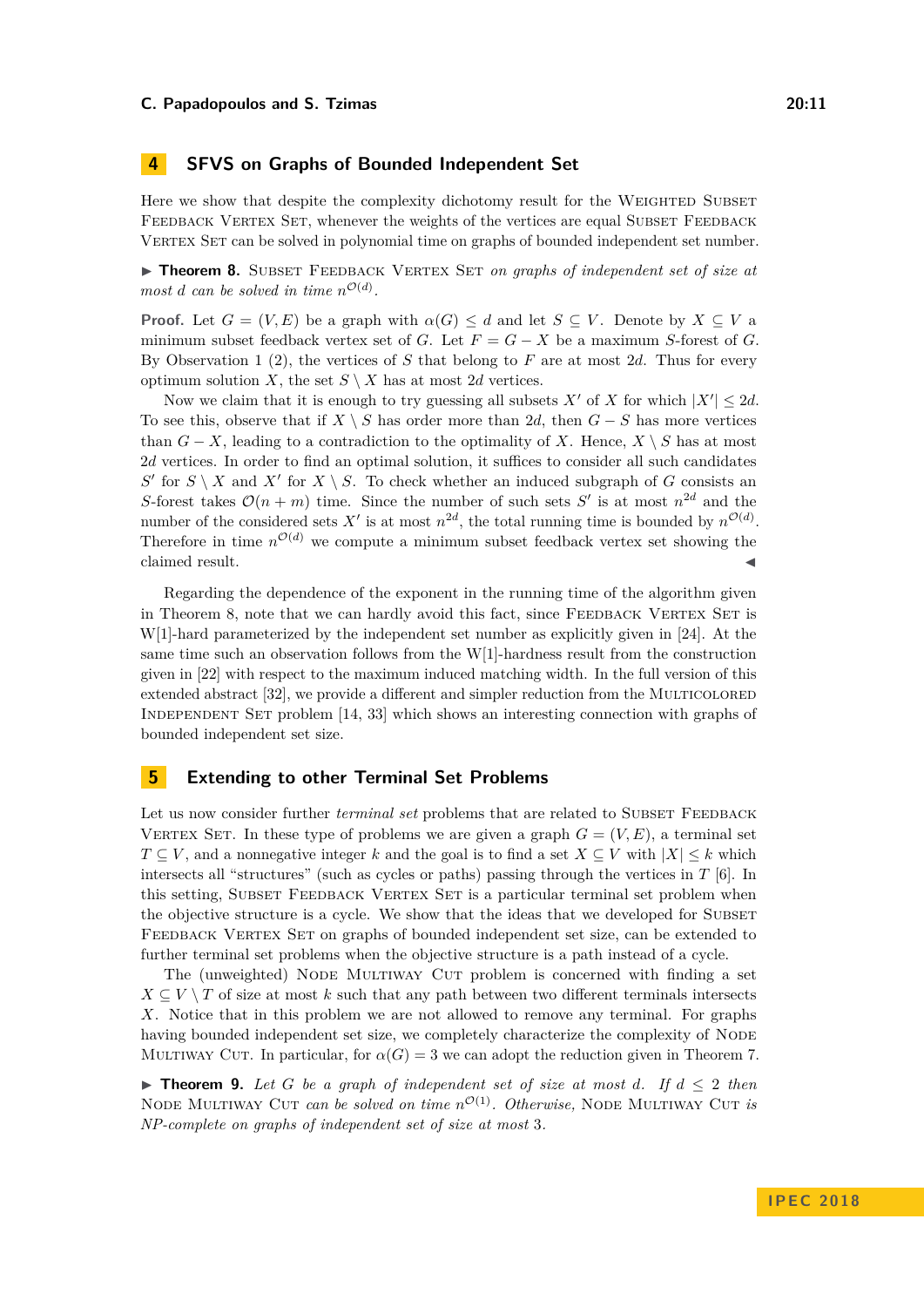#### **20:12 SFVS on Graphs of Bounded Independent Set Size**

Due to the difficulty of NODE MULTIWAY CUT even for the unweighted version and with small independent set number, we consider a relaxed variation in which we are allowed to remove terminal vertices. The NODE MULTIWAY CUT WITH DELETABLE TERMINALS problem seeks for a solution *X* with  $X \subseteq V$  (instead of  $X \subseteq V \setminus T$ ). Next we show that the (unweighted) Node Multiway Cut with Deletable Terminals problem can be solved in polynomial time on graphs of bounded independent set number, using an idea similar to the one given in Theorem [8.](#page-10-0)

<span id="page-11-0"></span>**Find Theorem 10.** NODE MULTIWAY CUT WITH DELETABLE TERMINALS *on graphs of independent set of size at most d can be solved in time*  $n^{\mathcal{O}(d)}$ .

**Proof.** Let  $(G, T, k)$  be an instance of NODE MULTIWAY CUT WITH DELETABLE TERMINALS where *G* is a graph having independent set size at most *d*. Observe that every solution *X* has size at most |*T*|. Assume first that  $|T| \leq d$ . Then we can enumerate all subsets having at most |*T*| vertices in time  $n^{\mathcal{O}(|T|)}$  and pick the smallest subset that separates all terminals. Thus in time  $n^{\mathcal{O}(d)}$  we output a valid solution *X*, if it exists.

Next assume that  $d < |T|$ . We consider the graph  $G[T]$ . As an induced subgraph of *G*, *G*[*T*] has independent set size at most *d*. Thus, *G*[*T*] contains at least one edge. If both endpoints of an edge in  $G[T]$  do not belong to solution  $X$ , then there is a path between terminal vertices. This means that there is a vertex cover *U* of  $G[T]$  such that  $U \subseteq X$ . To compute such a set U, we enumerate all independent sets  $T' \subseteq T$  of size at most d in time  $|T|^{\mathcal{O}(d)}$  and construct  $U = T \setminus T'$ . For each constructed *U*, we consider the graph  $G' = G - U$ with terminals  $T'$ . Since  $T'$  is an independent set in  $G'$ , we know that  $|T'| \leq d$ . Thus in time  $n^{\mathcal{O}(|T'|)}$  we can compute a set X' of minimum size such that all terminals of  $G'-X'$ are separated. Therefore, the total running time is bounded by  $|T|^{\mathcal{O}(d)} \cdot n^{\mathcal{O}(|T'|)}$  which is bounded by  $n^{\mathcal{O}(d)}$ , because  $|T| \leq n$  and  $|T'| \leq d$ .

Let us also stress that we can hardly avoid the dependence of the exponent in the running time given in Theorem [10.](#page-11-0) This comes from the fact that NODE MULTIWAY CUT WITH DELETABLE TERMINALS with  $T = V(G)$  is equivalent to asking whether the graph contains an independent set of size at least k. That is, we have to solve the INDEPENDENT SET which is known to be W[1]-hard parameterized by the size of the independent set [\[12\]](#page-12-18).

Regarding the node-weighted variant of NODE MULTIWAY CUT WITH DELETABLE TERMINALS, we provide a dichotomy result with respect to  $\alpha(G)$ . In fact, for  $\alpha(G) \leq 2$ we can invoke the algorithm for the WEIGHTED SUBSET FEEDBACK VERTEX SET given in Theorem [6,](#page-8-0) by adding a new vertex with a large weight that is adjacent to all terminals. Moreover, due to its close connection to the NODE MULTIWAY CUT, for  $\alpha(G) > 2$  we can assign appropriate weights to the terminals in a way that they become undeletable.

▶ **Theorem 11.** Let *G* be a graph of independent set of size at most *d*. If  $d ≤ 2$  then Weighted Node Multiway Cut with Deletable Terminals *can be solved in time n* <sup>O</sup>(1)*. Otherwise,* Weighted Node Multiway Cut with Deletable Terminals *is NP-complete on graphs of independent set of size at most* 3*.*

## **6 Concluding Remarks**

Despite the fact that the WEIGHTED SUBSET FEEDBACK VERTEX SET is NP-complete on graphs with bounded independent set number, it is still interesting to settle the complexity of SUBSET FEEDBACK VERTEX SET on graphs of maximum induced matching width by extending the approach given in [\[23\]](#page-13-8). Moreover, FEEDBACK VERTEX SET is known to be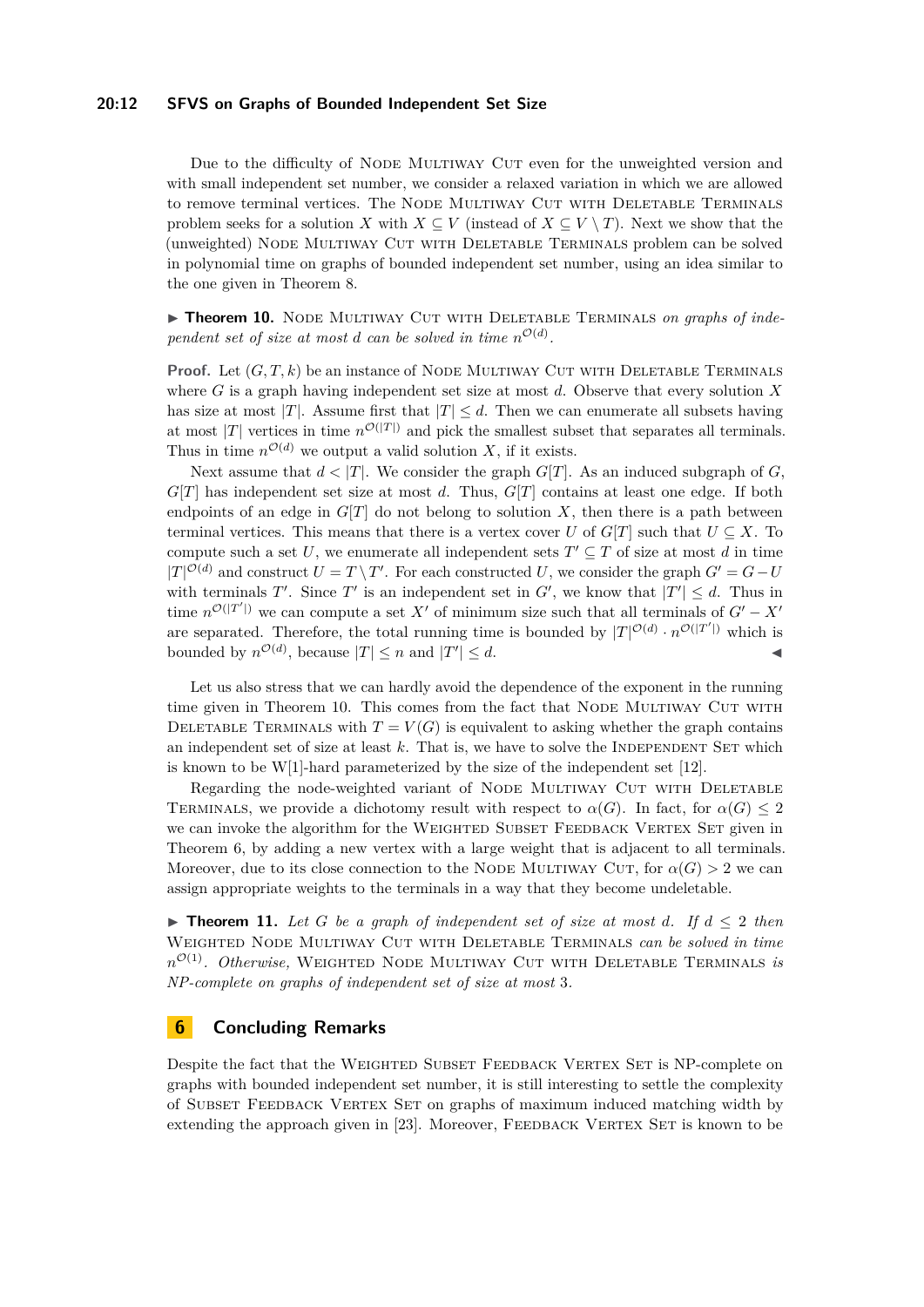polynomially-time solvable on cocomparability graphs [\[28\]](#page-13-16), and, more generally, on AT-free graphs [\[26\]](#page-13-17). To our knowledge, Subset Feedback Vertex Set has not been studied on such graphs, besides the existence of a fast exponential-time algorithm for the unweighted variant of the problem [\[6\]](#page-12-17). Furthermore, Theorem [9](#page-10-1) shows that NODE MULTIWAY CUT remains NP-complete on graphs having maximum induced matching three. However, on graphs of bounded maximum induced matching the complexity of Node Multiway Cut with Deletable Terminals is still unknown.

## **References**

- <span id="page-12-14"></span>**1** A. Brandstädt, V. B. Le, and J. Spinrad. *Graph Classes: A Survey*. Society for Industrial and Applied Mathematics, 1999.
- <span id="page-12-9"></span>**2** B.-M. Bui-Xuan, O. Suchý, J. A. Telle, and M. Vatshelle. Feedback vertex set on graphs of low clique-width. *Eur. Journal of Combinatorics*, 34(3):666–679, 2013.
- <span id="page-12-12"></span>**3** G. Calinescu. Multiway Cut. In *Encyclopedia of Algorithms*. Springer, 2008.
- <span id="page-12-10"></span>**4** J. Chen, Y. Liu, and S. Lu. An improved parameterized algorithm for the minimum node multiway cut problem. *Algorithmica*, 55:1–13, 2009.
- <span id="page-12-2"></span>**5** R. H. Chitnis, F. V. Fomin, D. Lokshtanov, P. Misra, M. S. Ramanujan, and S. Saurabh. Faster exact algorithms for some terminal set problems. In *Proceedings of IPEC 2013*, pages 150–162, 2013.
- <span id="page-12-17"></span>**6** R. H. Chitnis, F. V. Fomin, D. Lokshtanov, P. Misra, M. S. Ramanujan, and S. Saurabh. Faster exact algorithms for some terminal set problems. *Journal of Computer and System Sciences*, 88:195–207, 2017.
- <span id="page-12-7"></span>**7** D. G. Corneil and J. Fonlupt. The complexity of generalized clique covering. *Discrete Applied Mathematics*, 22(2):109–118, 1988.
- <span id="page-12-8"></span>**8** M. Cygan, J. Nederlof, M. Pilipczuk, M. Pilipczuk, J. M. M. van Rooij, and J. O. Wojtaszczyk. Solving connectivity problems parameterized by treewidth in single exponential time. In *Proceedings of FOCS 2011*, pages 150–159, 2011.
- <span id="page-12-11"></span>**9** M. Cygan, M. Pilipczuk, M. Pilipczuk, and J. O. Wojtaszczyk. On multiway cut parameterized above lower bounds. *ACM Trans. Comput. Theory*, 5(1):3:1–3:11, 2013.
- <span id="page-12-1"></span>**10** M. Cygan, M. Pilipczuk, M. Pilipczuk, and J. O. Wojtaszczyk. Subset feedback vertex set is fixed-parameter tractable. *SIAM J. Discrete Math.*, 27(1):290–309, 2013.
- <span id="page-12-15"></span>**11** R. Diestel. *Graph Theory, 4th Edition*, volume 173 of *Graduate Texts in Mathematics*. Springer, 2012.
- <span id="page-12-18"></span>**12** R. G. Downey and M. R. Fellows. *Fundamentals of Parameterized Complexity*. Texts in Computer Science. Springer, 2013.
- <span id="page-12-0"></span>**13** G. Even, J. Naor, and L. Zosin. An 8-approximation algorithm for the subset feedback vertex set problem. *SIAM J. Comput.*, 30(4):1231–1252, 2000.
- <span id="page-12-16"></span>**14** M. R. Fellows, D. Hermelin, F. A. Rosamond, and S. Vialette. On the parameterized complexity of multiple-interval graph problems. *Theor. Comput. Sci.*, 410(1):53–61, 2009.
- <span id="page-12-4"></span>**15** F. V. Fomin, S. Gaspers, D. Lokshtanov, and S. Saurabh. Exact algorithms via monotone local search. In *Proceedings of STOC 2016*, pages 764–775, 2016.
- <span id="page-12-3"></span>**16** F. V. Fomin, P. Heggernes, D. Kratsch, C. Papadopoulos, and Y. Villanger. Enumerating minimal subset feedback vertex sets. *Algorithmica*, 69(1):216–231, 2014.
- <span id="page-12-6"></span>**17** M. R. Garey and D. S. Johnson. *Computers and Intractability*. W. H. Freeman and Co., 1978.
- <span id="page-12-13"></span>**18** N. Garg, V. V. Vazirani, and M. Yannakakis. Multiway cuts in node weighted graphs. *J. Algorithms*, 50(1):49–61, 2004.
- <span id="page-12-5"></span>**19** P. A. Golovach, P. Heggernes, D. Kratsch, and R. Saei. Subset feedback vertex sets in chordal graphs. *J. Discrete Algorithms*, 26:7–15, 2014.